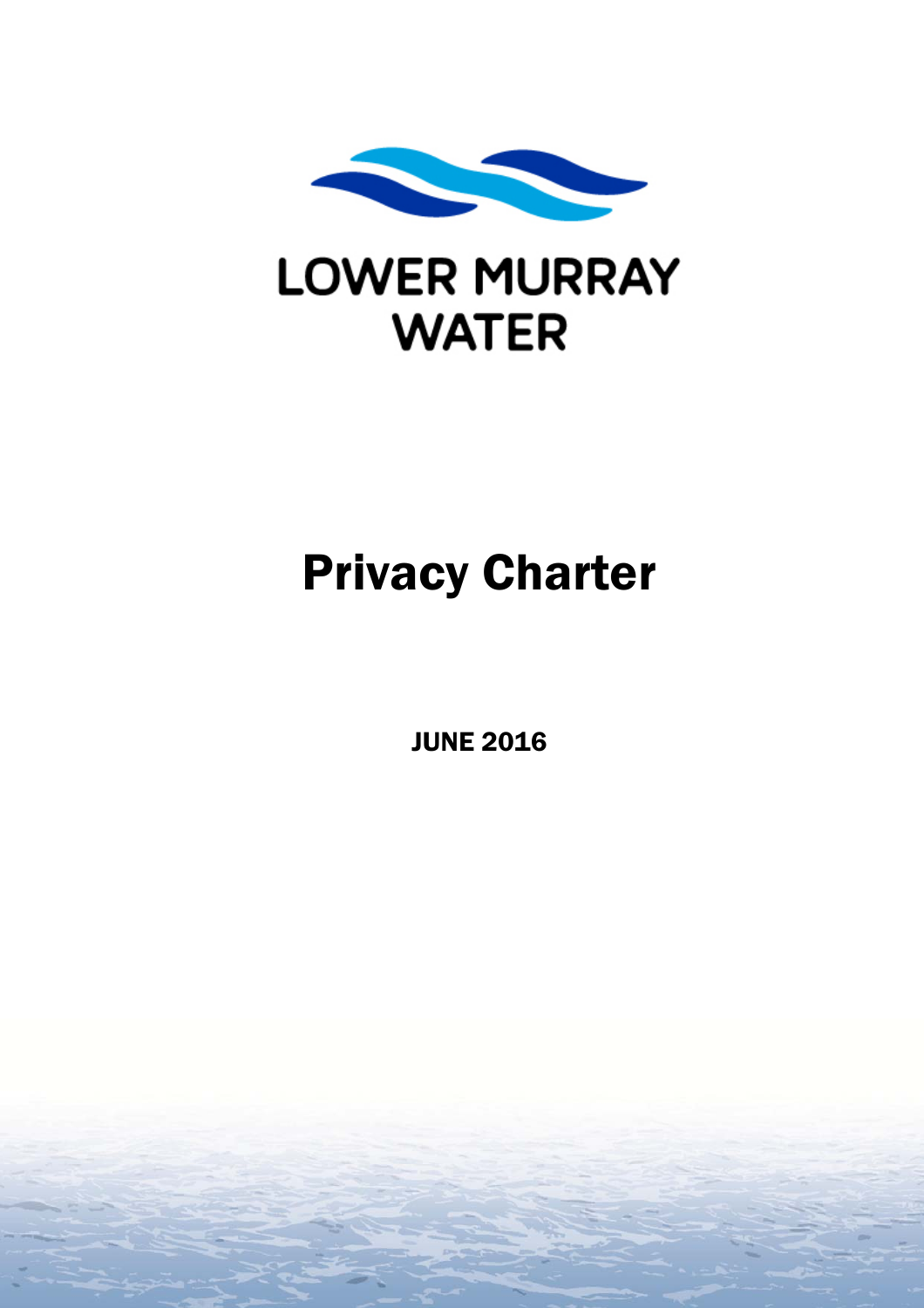

# 1.1 Introduction

The aim of privacy legislation (the *Privacy and Data Protection Act 2014)* is to give customers and individuals more control over the way organisations such as ours collect, use, secure and disclose personal information. It also gives customers the right to know what information we hold about them. To assist with this, Lower Murray Water (LMW) has developed this Privacy Charter that explains how LMW handles personal information.

All references in this Privacy Charter to "we", "us" and "our" are to LMW.

# 1.2 Collection

We will only collect personal information for the purpose of providing water and sewerage related services. The types of personal information that may be collected by us for these purposes include, without limitation, name, address, telephone, e-mail and facsimile numbers, date of birth, driver licence details, pension card numbers, credit information and health information. We may also be required to collect some personal information in accordance with occupational health and safety laws.

We may collect personal information in a number of ways including, without limitation, over the counter and using forms, the telephone and internet. If individuals do not provide us with the personal information that we request then we may not be able to supply the services or products that the individual requests.

# 1.3 Use and Disclosure

Personal information collected is used for providing water and sewerage related services and products. We may need to disclose some personal information to our contractors and to other third parties for these purposes.

LMW provides notice to individuals that by using our website at lmw.vic.gov.au, personal information may be collected by us, and in some instances our Internet Service Provider, and that this personal information may be used for monitoring use of our website and for the purpose of promoting water and sewerage related services and products and market research.

We may also use and disclose personal information to facilitate our compliance with relevant statutory and other legal obligations and we may, on request by other statutory agencies, local government and the Victorian Government, disclose personal information to facilitate their compliance with their statutory and legal obligations and to facilitate their enforcement of applicable laws.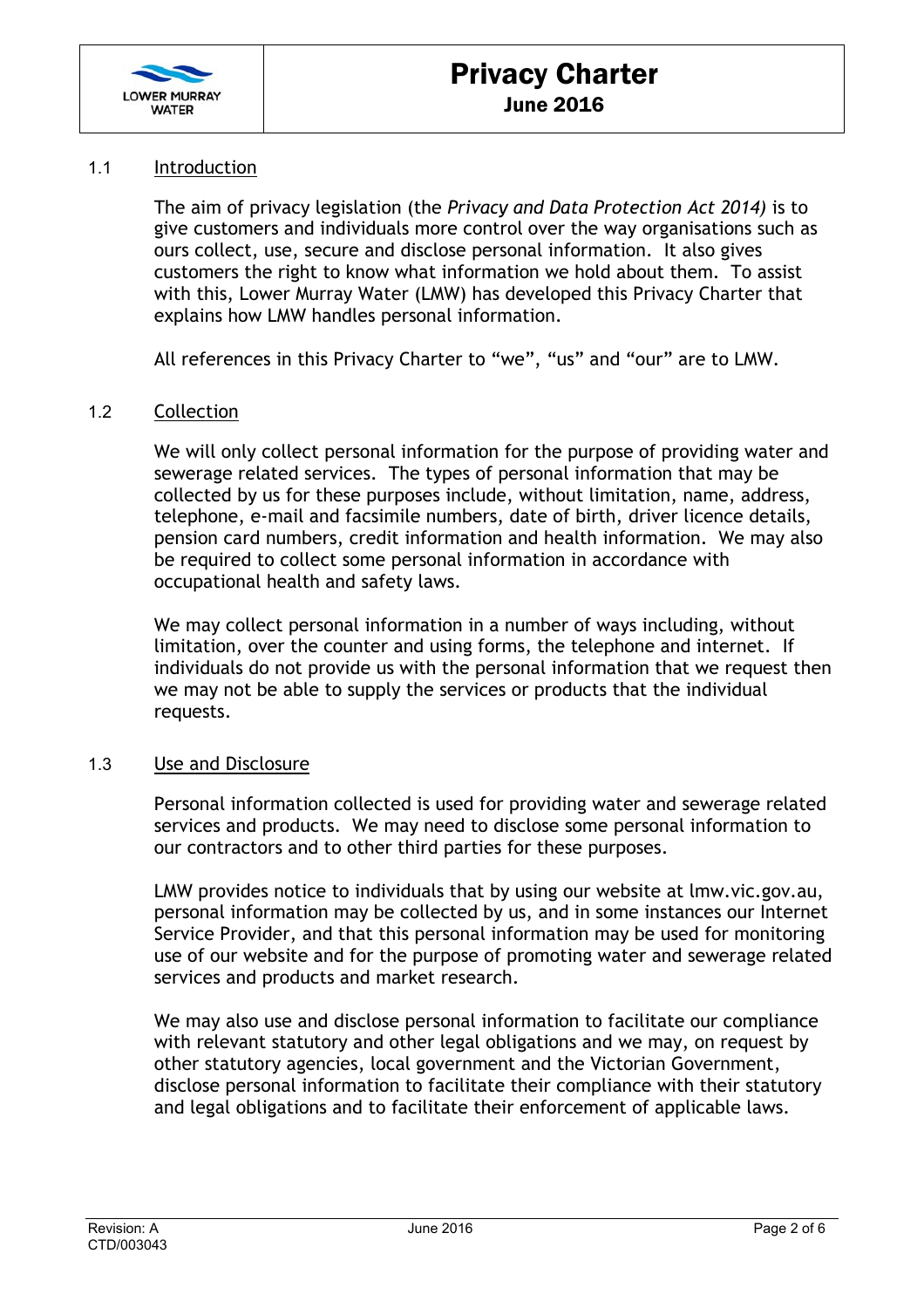

# Privacy Charter June 2016

The personal information we collect will not be used or disclosed for any other purpose without your consent, unless permitted under privacy legislation.

We do not sell, rent, trade or otherwise make available customers' personal information.

# 1.4 Data Quality

We will make every effort to ensure that the personal information we collect, use and disclose is accurate, complete and up to date.

# 1.5 Data Security

We take reasonable steps to protect the information we hold from unauthorised use, disclosure, access, modification, loss or misuse and our employees are bound by a Code of Conduct.

We have appropriate procedures to safeguard and help prevent unauthorised access to personal information, to maintain data security and ensure we use and disclose the information we collect appropriately.

Where we hold personal information in conjunction with others (e.g. where an account is a joint one), we will allow each individual access to their own personal information and to the joint information (e.g. account balance and transaction details) but not to the personal information of other individuals.

Other individuals will not be given account balances, transaction details or other personal information relating to someone else's account, unless the account holder gives us express permission to disclose the information to individuals not listed on an account. Customers can contact us if they wish to arrange for someone else to have access to their account details.

We will destroy or permanently de-identify personal information if it is no longer needed for any purpose.

# 1.6 Openness

On request by an individual, we will take reasonable steps to let the individual know what sort of personal information we hold, for what purposes, and how we collect, hold, use and disclose that information.

# 1.7 Access and Correction

We take reasonable steps to hold only accurate, complete and current personal information. We will update and correct our records when customers advise us that their personal information has changed. If customers notify us that personal information we hold is not accurate, complete or up to date then we will correct the information.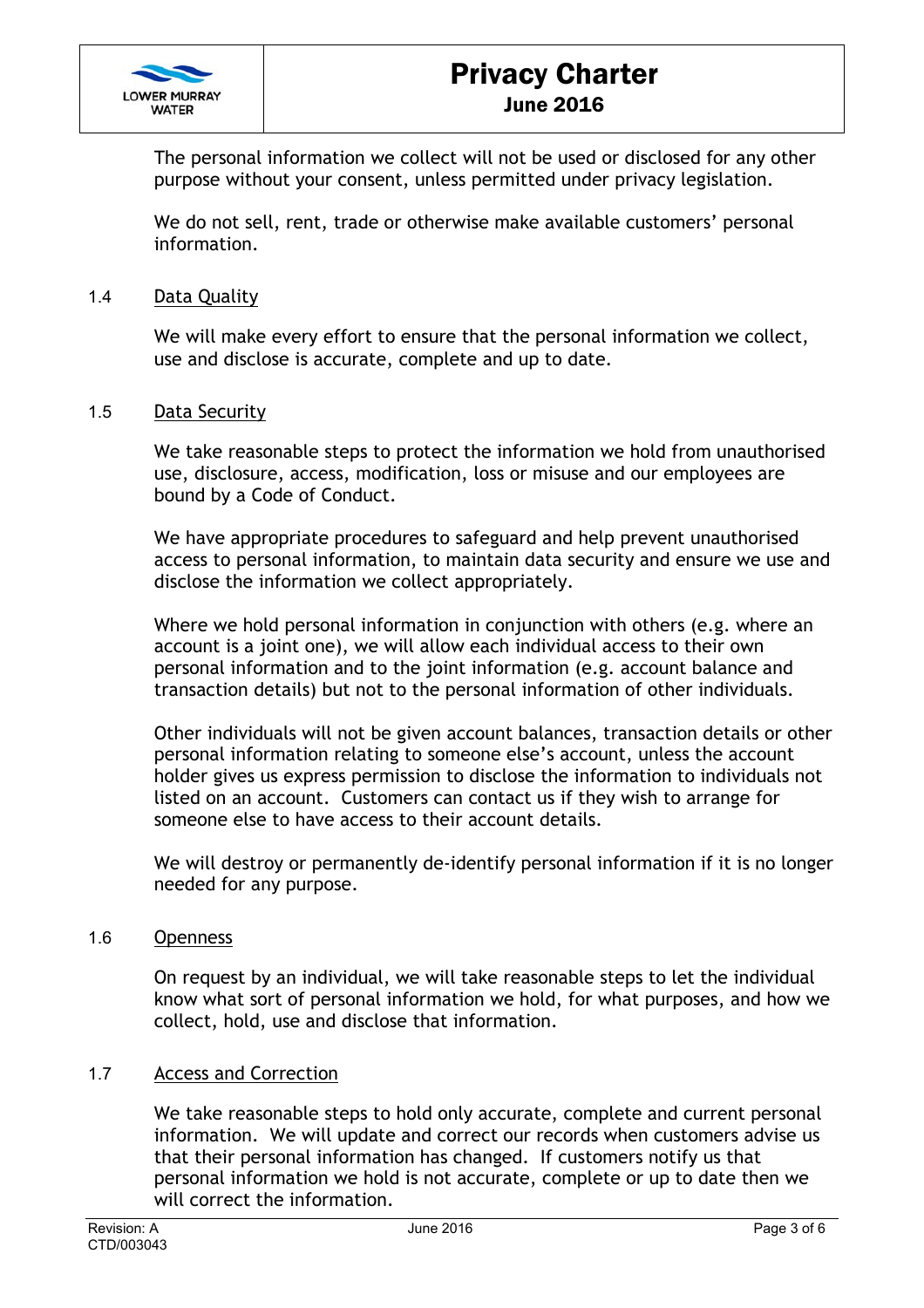

Customers may request access to their personal information held by us by contacting us. We may not provide access to personal information where we are permitted to refuse to provide such access in accordance with privacy legislation. Examples include, without limitation, where providing access would have an unreasonable impact on the privacy of other individuals or the request for access is frivolous or vexatious.

Customers may request access to their personal information that we hold, by writing to:

The Privacy Officer Lower Murray Water PO Box 1438 Mildura Vic 3502

Alternatively, customers may email their request to the Privacy Officer at admin@lmw.vic.gov.au.

Customers are requested to provide us with as much detail as possible about the particular information sought in order to help us retrieve it. Please note we may charge for the reasonable cost of processing a request and in some instances customers may need to make an application under the *Freedom of Information Act 1982*.

# 1.8 Unique Identifiers

We will not assign unique identifiers to individuals unless the assignment of unique identifiers is necessary to enable us to carry out any of our functions efficiently. Further, we will not require an individual to provide a unique identifier unless provided for in privacy legislation.

# 1.9 Anonymity

Wherever it is lawful and practicable, we will provide individuals with the option of not identifying themselves when entering into transactions with us.

# 1.10 Trans-border Data Flows

We may transfer personal information about an individual to someone who is outside Victoria only if we reasonably believe that the recipient of the information is subject to a law, binding scheme or contract which effectively upholds principles for fair handling of the information that are substantially similar to the Information Privacy Principles, the individual consents or as otherwise provided for in privacy legislation.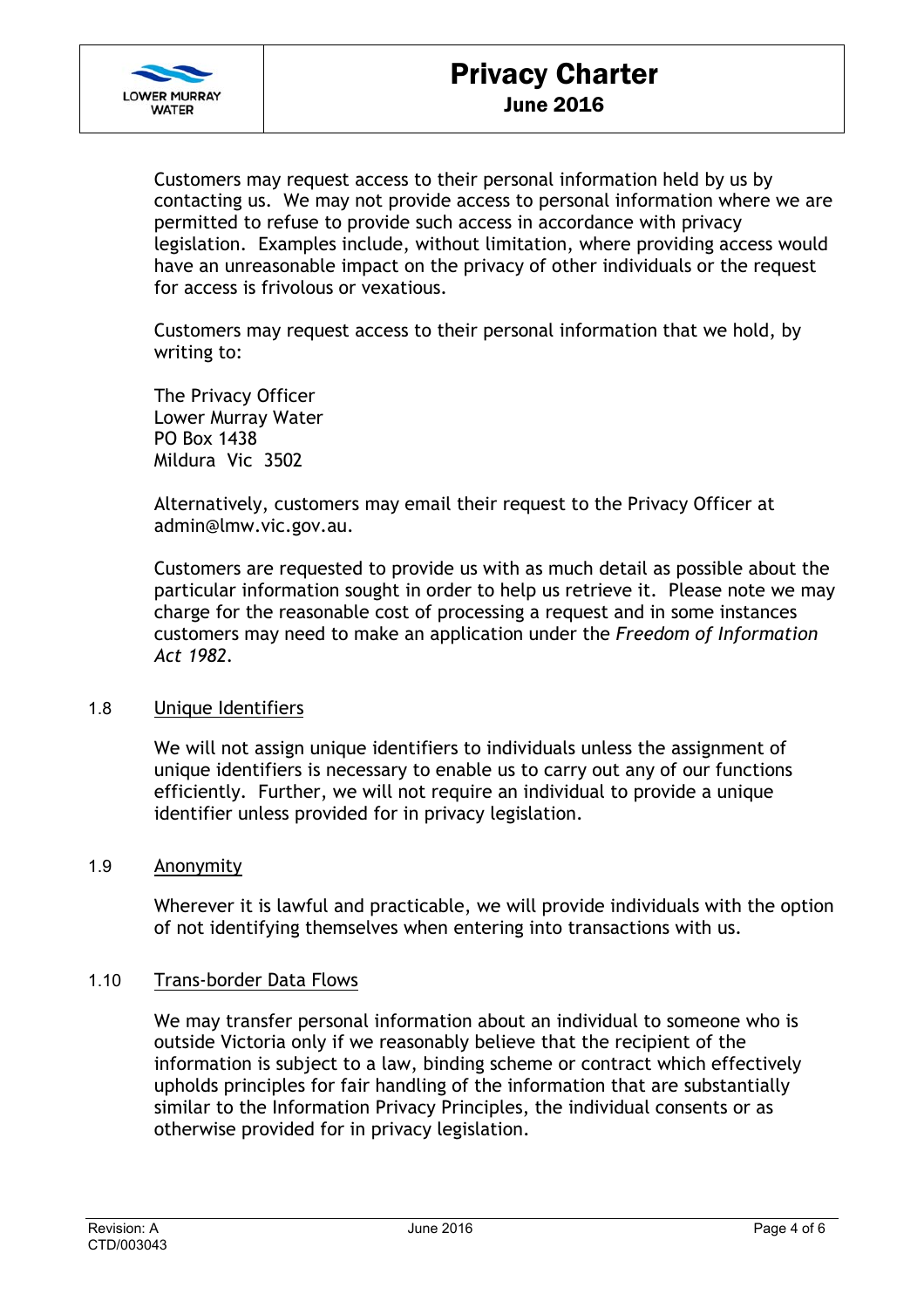

# 1.11 Sensitive Information

We will not collect sensitive information about an individual unless the individual has consented, the collection is required under law, the collection is necessary to lessen or prevent a serious and imminent threat to the life or health of an individual, or the collection is necessary for a legal or equitable claim.

# 1.12 Charter of Human Rights and Responsibilities Act 2006 – Section 13 – Privacy and Reputation

LMW and its officers will respect the right of privacy conferred on persons under Section 13 of the *Charter of Human Rights & Responsibilities Act 2006*.

A person has the right –

- (a) Not to have his or her privacy, family, home or correspondence unlawfully or arbitrarily interfered with; and
- (b) Not to have his or her reputation unlawfully attacked.

# 1.13 Enquiries and Complaints

Customers can contact LMW's Privacy Officer if they have questions about our Privacy Policy or other privacy concerns. The Privacy Officer can be contacted via email at admin@lmw.vic.gov.au or by telephoning (03) 5051 3400.

We will encourage customers that have a privacy complaint to tell us so that we can act quickly. We will investigate the complaint, answer questions and do all we can to address the concerns of the complainant. Usually a phone call is all that is needed to resolve most issues.

An individual in respect of whom personal information is, or has at any time been, held by us may complain to the Privacy and Data Protection Commissioner, in writing, about an act or practice that may be an interference with the privacy of the individual. The Commissioner can be contacted via email at privacy@cpdp.vic.gov.au.

# 1.14 Definitions

*personal information* means information or an opinion (including information or an opinion forming part of a database), that is recorded in any form and whether true or not, about an individual whose identity is apparent, or can reasonably be ascertained, from the information or opinion, but does not include information of a kind to which the *Health Records Act 2001* applies.